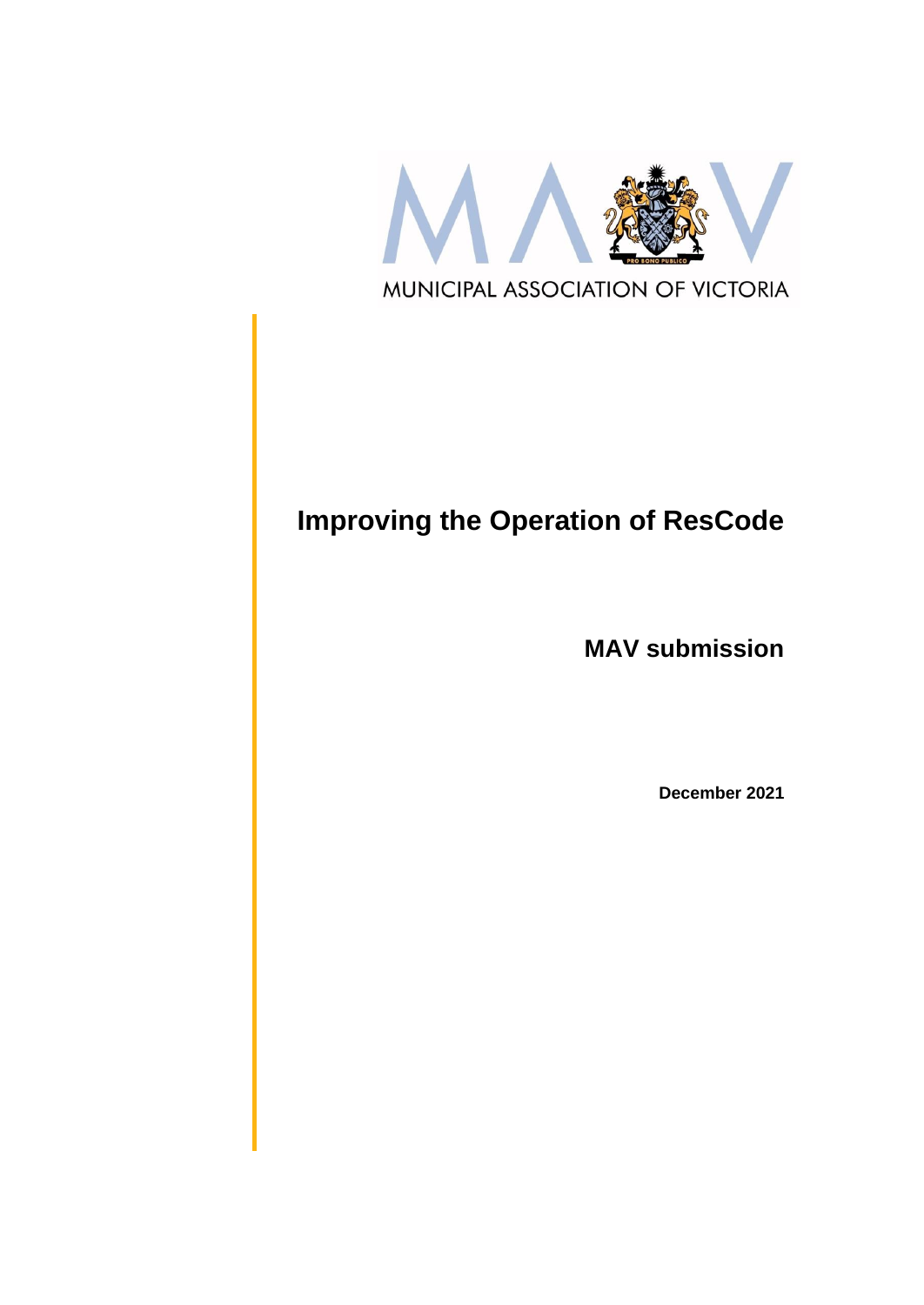#### *© Copyright Municipal Association of Victoria, 2021.*

*The Municipal Association of Victoria (MAV) is the owner of the copyright in the publication MAV submission – Improving the Operation of ResCode.* 

*No part of this publication may be reproduced, stored or transmitted in any form or by any means without the prior permission in writing from the Municipal Association of Victoria.* 

*The MAV does not guarantee the accuracy of this document's contents if retrieved from sources other than its official websites or directly from a MAV employee.*

*While this paper aims to broadly reflect the views of local government in Victoria, it does not purport to reflect the exact views of individual councils.*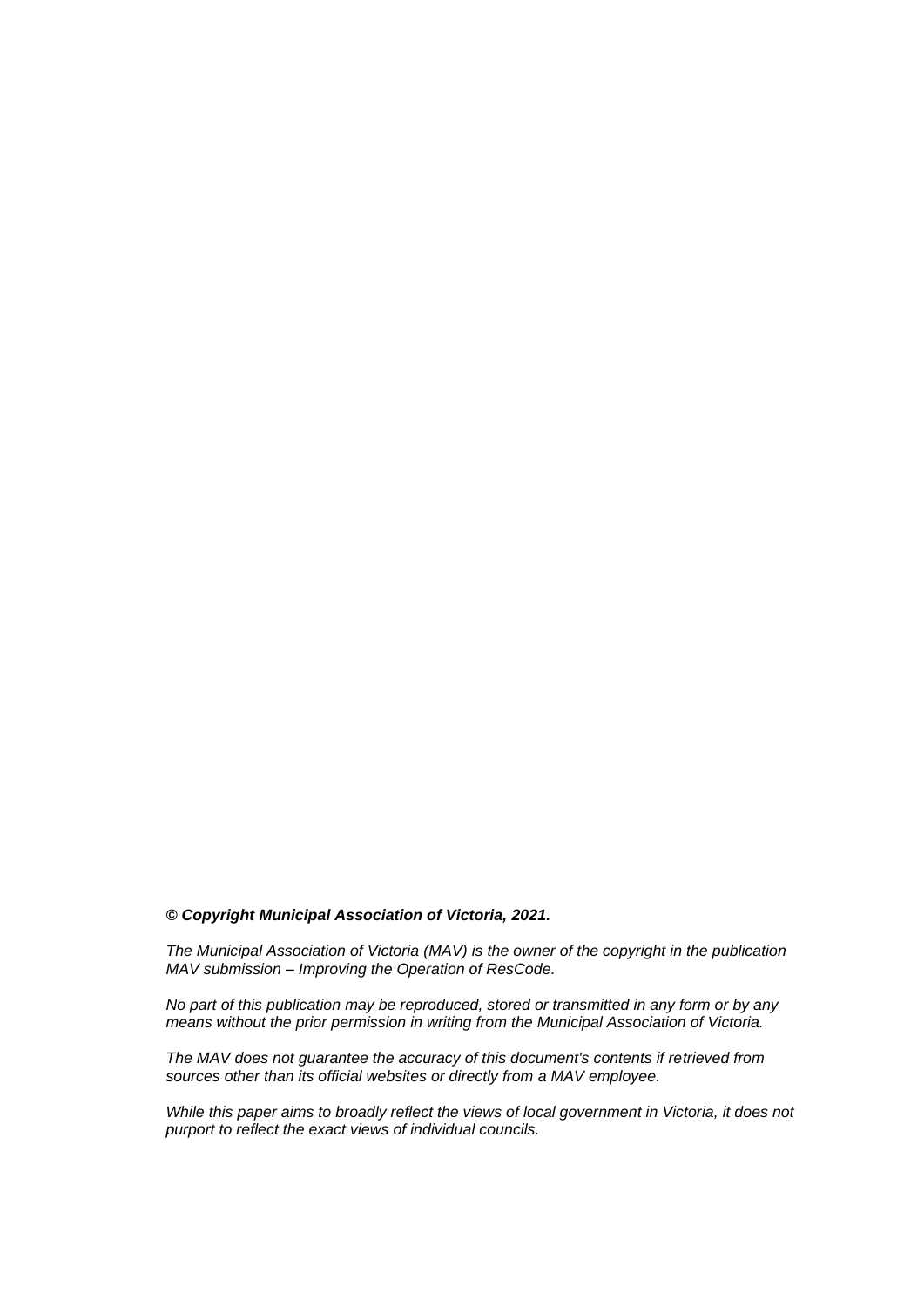

# **Table of contents**

| $\mathbf{2}$ |                                                                                                   |  |
|--------------|---------------------------------------------------------------------------------------------------|--|
| 3            |                                                                                                   |  |
|              |                                                                                                   |  |
|              |                                                                                                   |  |
|              |                                                                                                   |  |
|              |                                                                                                   |  |
| 4            |                                                                                                   |  |
| 5            |                                                                                                   |  |
|              |                                                                                                   |  |
|              | The role of discretion and the push for consistency in Victoria's Planning System<br>$\mathbf{7}$ |  |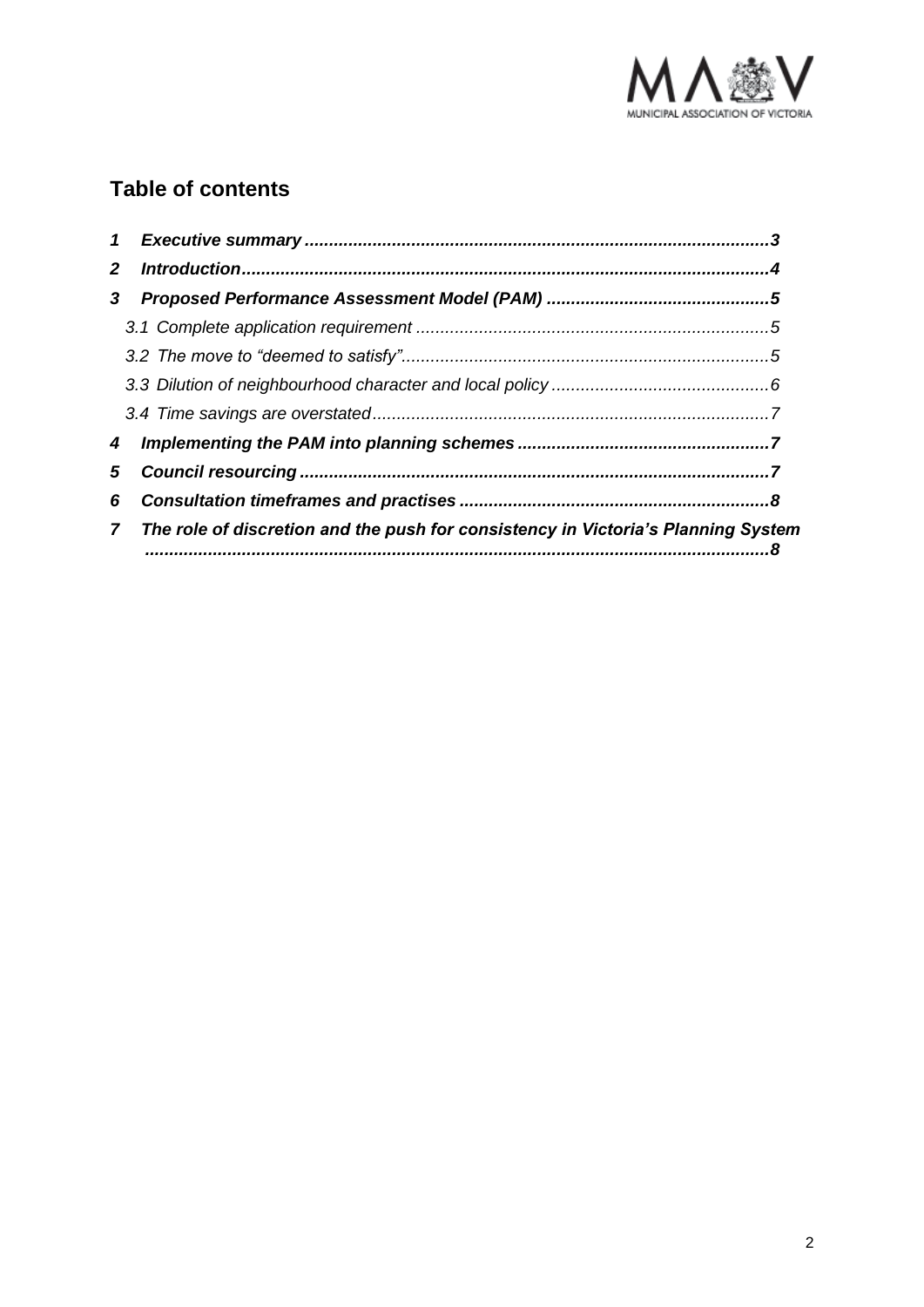

### <span id="page-3-0"></span>**1 Executive summary**

The MAV welcomes the opportunity to provide a submission to the *Improving the Operation of ResCode* discussion paper.

The MAV is the peak representative and advocacy body for Victoria's 79 councils. The MAV was formed in 1879 and the Municipal Association Act 1907 appointed the MAV the official voice of local government in Victoria.

Today, the MAV is a driving and influential force behind a strong and strategically positioned local government sector. Our role is to represent and advocate the interests of local government; raise the sector's profile; ensure its long-term security; facilitate effective networks; support councillors; provide policy and strategic advice, capacity building programs, and insurance services to local government.

Councils have worked hard to tailor their planning schemes to balance State priorities with the needs of their local community. This includes embedding the outcomes of neighbourhood character studies in local policy and schedules to zones and overlays. Balancing State-led priorities like housing growth with the need for excellent urban design and improved neighbourhood character is the core business of local council planning departments. Moreover, using discretion to balance competing priorities is at the center of the Victorian planning system

The MAV and councils are invested in improving the operation of ResCode. The proposed changes do not achieve this, and thus we cannot support them for the following reasons:

- ResCode standards were developed in the context of discretionary decision making. Each individual standard must be comprehensively reviewed to ensure that their use as a performance measure will produce acceptable built-form outcomes
- Councils are highly concerned that the proposed reforms will undermine the role of local policy in protecting and enhancing neighbourhood character
- The proposed operation will remove discretion as a fundamental element of ResCode assessments
- The resourcing burden on councils to introduce, amend and revise their neighbourhood character work will be huge, particularly when they are concerned the proposed system will result in less favorable outcomes for their communities
- The time savings for councils and communities are overstated

Given councils' critical role in the planning system and their status as a democratically elected tier of government, it is disappointing that DELWP has not provided a sufficient consultation period to allowed for due consideration of the proposed reforms in council chambers. Deeper engagement with councils in the development of these proposed reforms would have enabled DELWP more time to address some of the key issues raised in this submission.

This submission does not seek to provide technical detail on specific ResCode standards and neighbourhood character issues that individual councils experience. It is anticipated councils will make their own submissions in relation to these aspects. The focus of this submission is primarily on themes that the MAV and councils believe DELWP must consider.

The MAV extends its gratitude to council officers who took the time to provide thoughtful and detailed input into this submission and earlier drafts.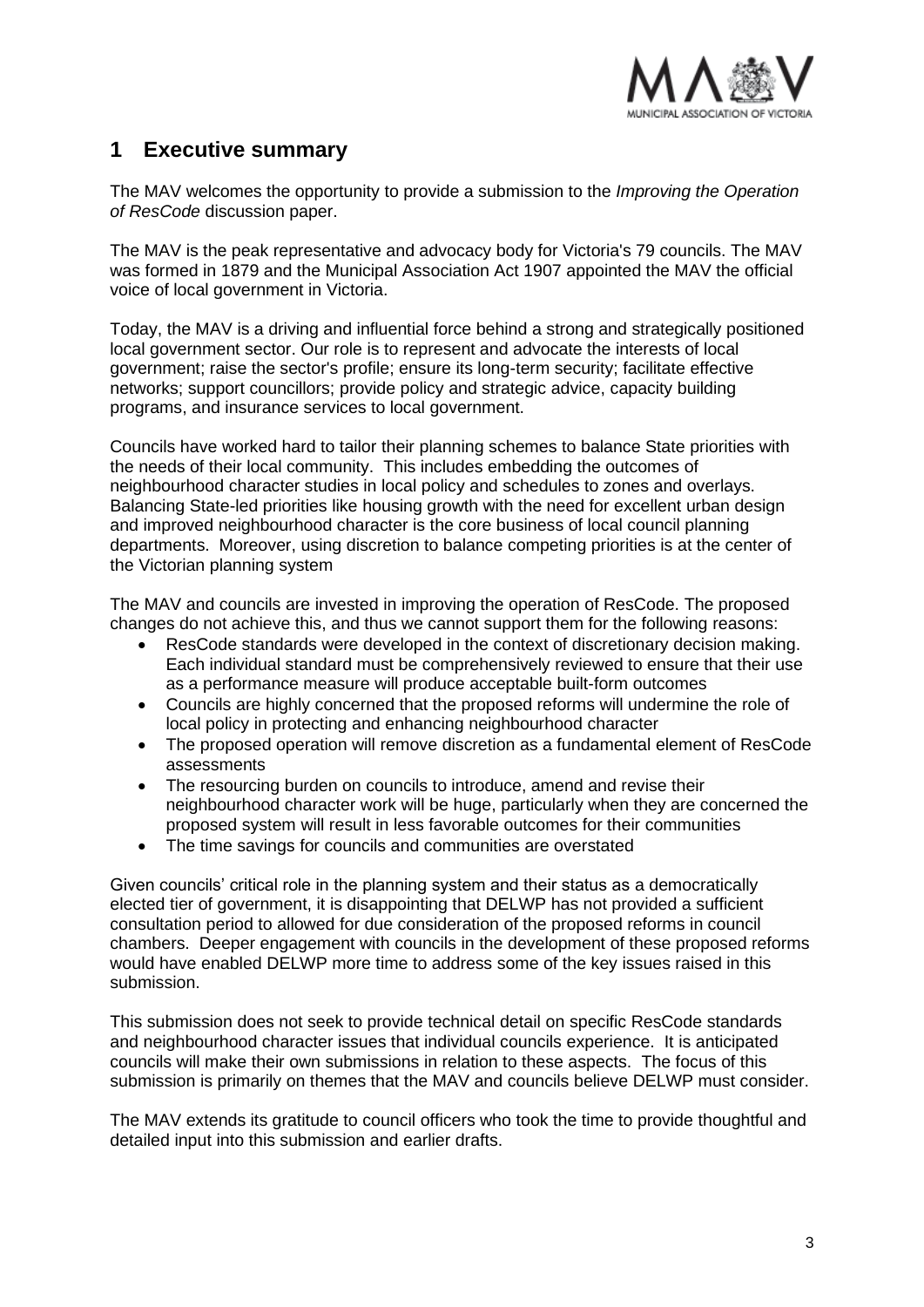

# <span id="page-4-0"></span>**2 Introduction**

Victoria faces many housing challenges, including:

- affordability
- timely release of land to meet demand
- building resilient and regenerative homes in the face of anthropogenic climate change
- increasing density while ensuring change is managed in line with expectations around protecting and enhancing neighbourhood character
- access to reliable and integrated transport
- providing infrastructure for current and future communities

Councils continuously strive to ensure housing responds to a broad range of community needs. The most important part is ensuring high quality design. This includes ensuring external design responds to neighbourhood character or provides an innovative and to-scale response, as well as good internal amenity.

ResCode remains the key planning tool when assessing the design and character of residential development in Victoria. Councils believe that this assessment, linked to council strategic policy and schedules to zones and overlays, has served Victorians well.

Despite the strengths of the system, councils have been frustrated by the inconsistency of VCAT decisions on ResCode. The confusing nature of deemed to comply with a standard or objective creates uncertainty for councils, industry, "mum and dad'' developers, as well as informed communities keen to preserve the intrinsic values of their neighbourhood. We welcome a State-led effort to address this issue. It is critical however, that local discretion around character and other detailed design elements remains part of the planning system. These reforms must not weaken councils' ability to develop and implement local policy.

Local planning policies are vital to meet community expectations, express local character and provide guidance as to how change will be managed. Councils must retain the right to strive for higher standards above the state-wide baselines for dwelling design.

Neighbourhood character cannot be assessed through solely applying purely quantitative measures. The fundamental importance of qualitative measures is explicitly acknowledged in Practice Note 43 – Understanding Neighbourhood Character with references to measures such as 'rhythm', 'consistency' and 'respect'. The Practice Note also clearly states that "Any assessment that takes a 'tick-a-box' approach to identifying the features and characteristics of the neighbourhood is not sufficient." It is this statement that underpins the position of the MAV and councils in their position on these reforms.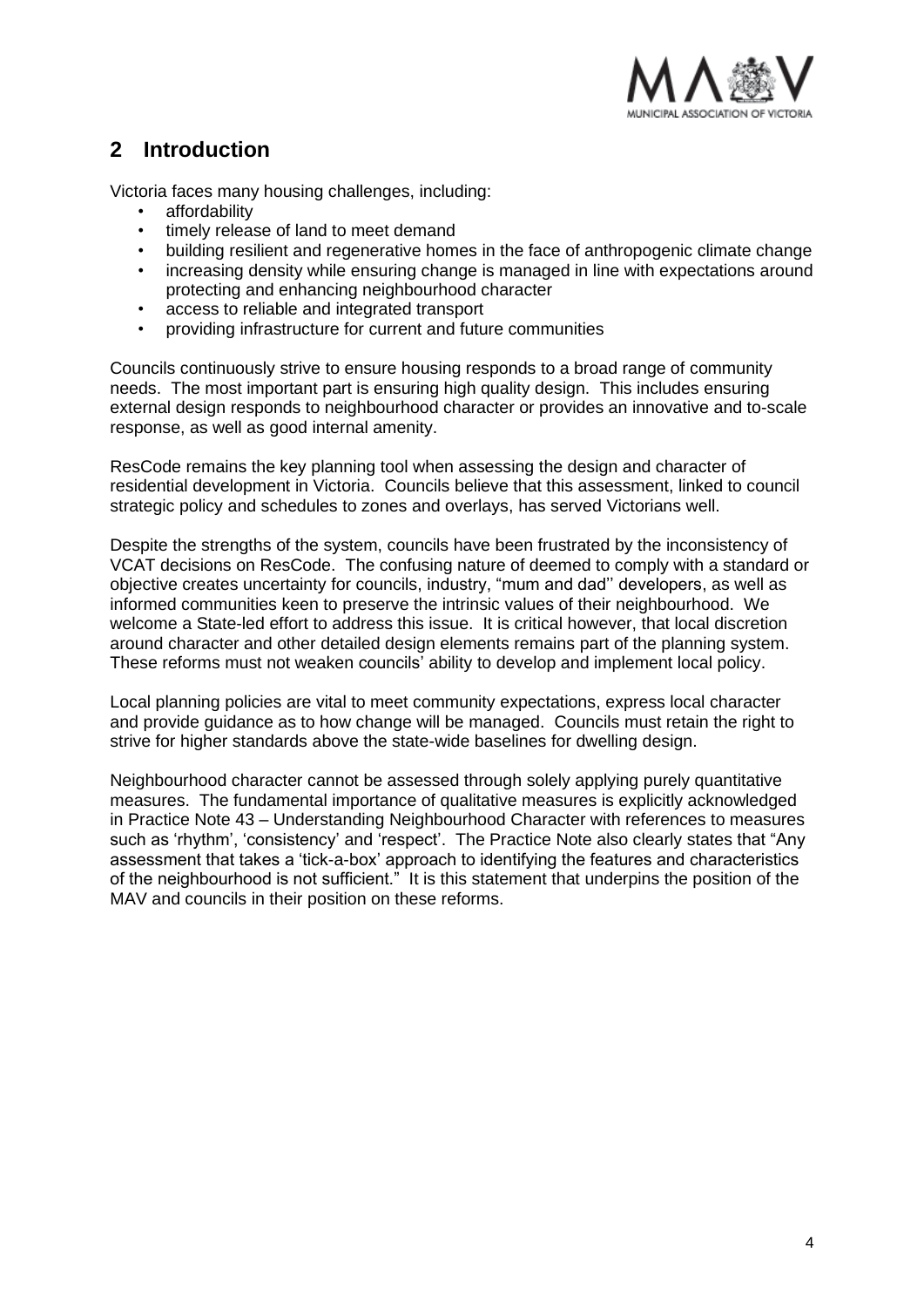

## <span id="page-5-0"></span>**3 Proposed Performance Assessment Model (PAM)**

By design, the planning system in Victoria allows for discretion and debate around how to envisage, develop and protect our communities and environments. Councils value the ability to tailor planning controls to meet the needs and aspirations of their communities.

Implementing the proposed reforms will require councils to undertake new or updated strategic planning work on neighbourhood character. This is highly resource-intensive work that will require significant investment of council time and funding. It is a particularly onerous requirement for councils that have completed housing studies and neighbourhood character reviews in recent years.

It is not clear if it is intended for the new PAM system to be introduced before councils have the opportunity to amend their zone schedules. There are sector concerns that a State-led amendment to implement the new PAM system will jump ahead of council amendments that update zone schedules in line with the new system. This is of particular importance in rural and regional areas where the strategic work has not yet been undertaken and the market is reluctant to deliver anything other than the status quo.

It is critical DELWP engages with councils to work through these types of questions to avoid unintended negative consequences. Councils are also keen to work with DELWP to ensure the neighbourhood character planning provisions allow for local nuance.

#### <span id="page-5-1"></span>*3.1 Complete application requirement*

We strongly support the proposed requirement for applicants to submit complete applications at the time of lodgement. PPARs data shows approximately 50% of applications require further information under Section 54. This requires councils to spend time and resources on assisting applicants to demonstrate they comply with the planning scheme or clarify contradictory information on plans and in reports. Clearer application requirements and mandated complete applications will go some way towards resolving these issues. There will always be some circumstances where further information is needed after lodgement. However, these circumstances should be the exception and not the norm.

#### <span id="page-5-2"></span>*3.2 The move to "deemed to satisfy"*

The discussion paper underestimates the degree to which directly translating existing standards to explicit deemed to satisfy (DtS) measures would impact planning outcomes.

The status of ResCode standards, and whether meeting all standards is sufficient to demonstrate meeting an objective, is a contested space. Disagreement over this is one of the driving forces behind the discussion paper and proposed changes.

We give weight to Dr Stephen Rowley's evidence<sup>1</sup> that ResCode standards were neither intended as nor currently applied as a DtS measure.

Performance based assessment and DtS measures are fundamentally different. A performance-based assessment allows for consideration of whether in the context of the individual application, the proposed design response is suitable. A DtS measure must instead be set to ensure that a response that meets DtS will be suitable in every context. Accordingly, DtS measures should be set conservatively.

<sup>&</sup>lt;sup>1</sup> "Who Needs Context and Character" – Dr Stephen Rowley, 2021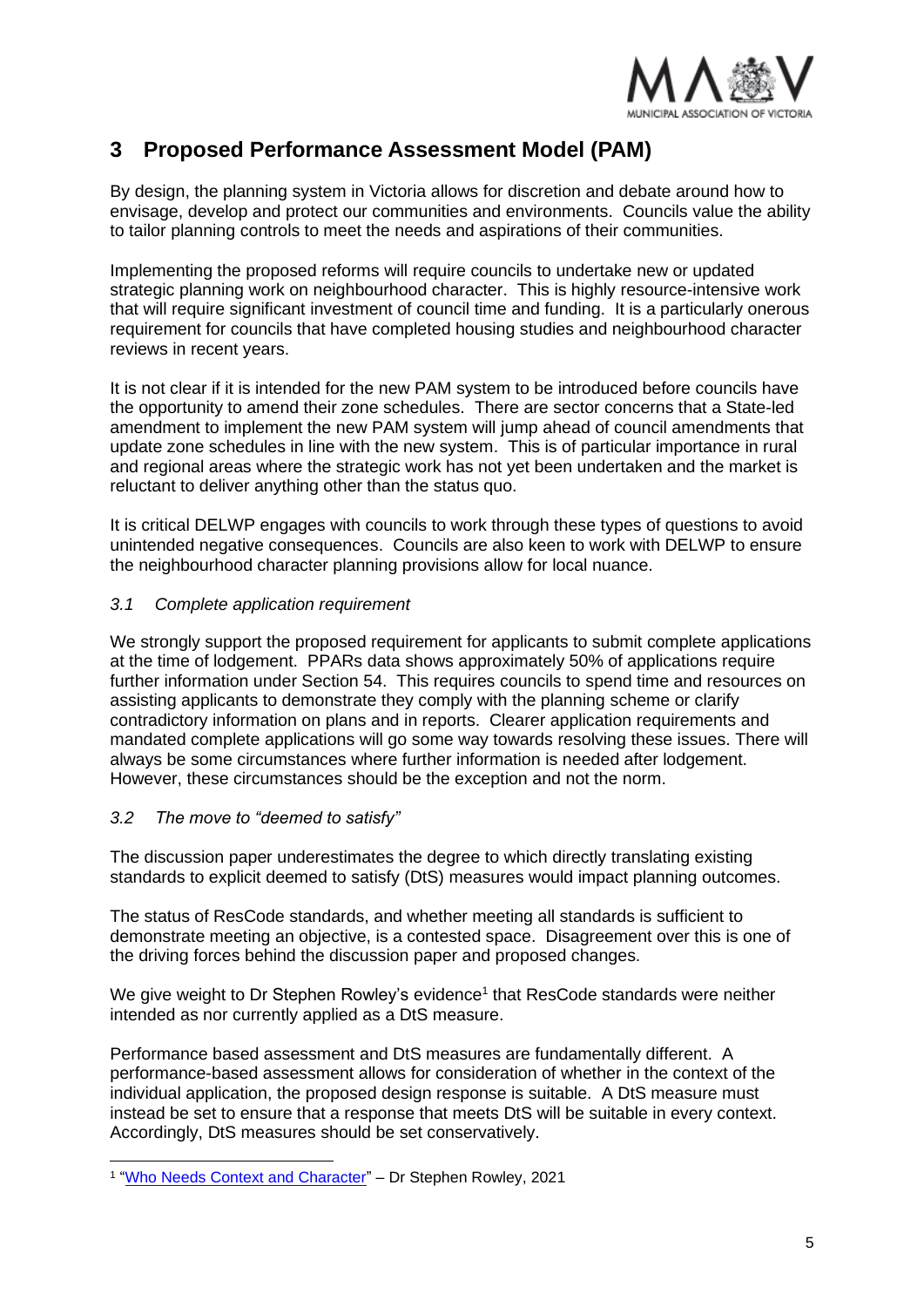

The PAMs proposal, as many DtS systems do, adopts a hybrid model. Applicants can choose to meet DtS requirements or choose to instead demonstrate that an alternative response achieves acceptable outcomes in their individual context.

However, the work has not been done to demonstrate that the existing ResCode standards are suitable in all circumstances, and thus appropriate as DtS measures. It is impossible to support the move to the PAMs model without this background work. We do not believe that the potential incorporation of a small number of quantitative local performance measures to address neighbourhood character is sufficient to address this problem.

#### <span id="page-6-0"></span>*3.3 Dilution of neighbourhood character and local policy*

Local policies are developed to articulate, protect and enhance neighbourhood character. These policies guide applicants, the community and VCAT on what councils consider appropriate or reflective of the site and its specific context. While quantifying character provisions will in theory improve clarity, the risk is it will do so as the cost of local nuance, depriving councils of the ability to apply discretion and negotiate better outcomes for their communities.

By quantifying neighbourhood character, the planning system will favour 'standard' developer design responses regardless of site and neighbourhood context. This represents a move towards a broad minimum compliance model, rather than improvement of how character is understood and assessed. This would be a retrograde step. We must ensure that new development positively contributes to existing or preferred character.

Many councils already have their own residential neighbourhood character objectives implemented across the suite of zones and overlays. Councils support continued use of this approach. Reforms to ResCode must not change the operation of the zones and overlays, but rather complement them.

Changes to the operation of ResCode must also not weaken local planning policy provisions in other areas of the planning scheme that cannot be translated into ResCode provisions. Commercial buildings, education and health buildings, industrial development and other special uses are not covered by ResCode. These types of development must still meet neighbourhood character expectations through specific local policies that seek design outcomes in respect to height, massing, separation, and greening, among other key considerations.

Neighbourhood character provisions must retain a level of flexibility to enable thoughtful, contextual site-specific assessments. For example, the draft Operational Provisions state that "If the proposed use or class of development complies with any specified performance measures, it is deemed to achieve the relevant performance objective and the responsible authority must not consider and is exempt from considering… The Municipal Planning Strategy and Planning Policy Framework." That is, this new model will strip away consideration of policy, and qualitative aspects of planning assessment will be severely diminished.

In the push to standardise neighbourhood character assessments, the paper fails to recognise that a development can be fully compliant with numerical standards such as setbacks and minimum private open space areas and still clearly not deliver acceptable built form outcomes in terms of the prevailing and preferred neighbourhood character. It is in these circumstances that the value of local policy and discretion in assessing an application becomes important. This must not be undermined.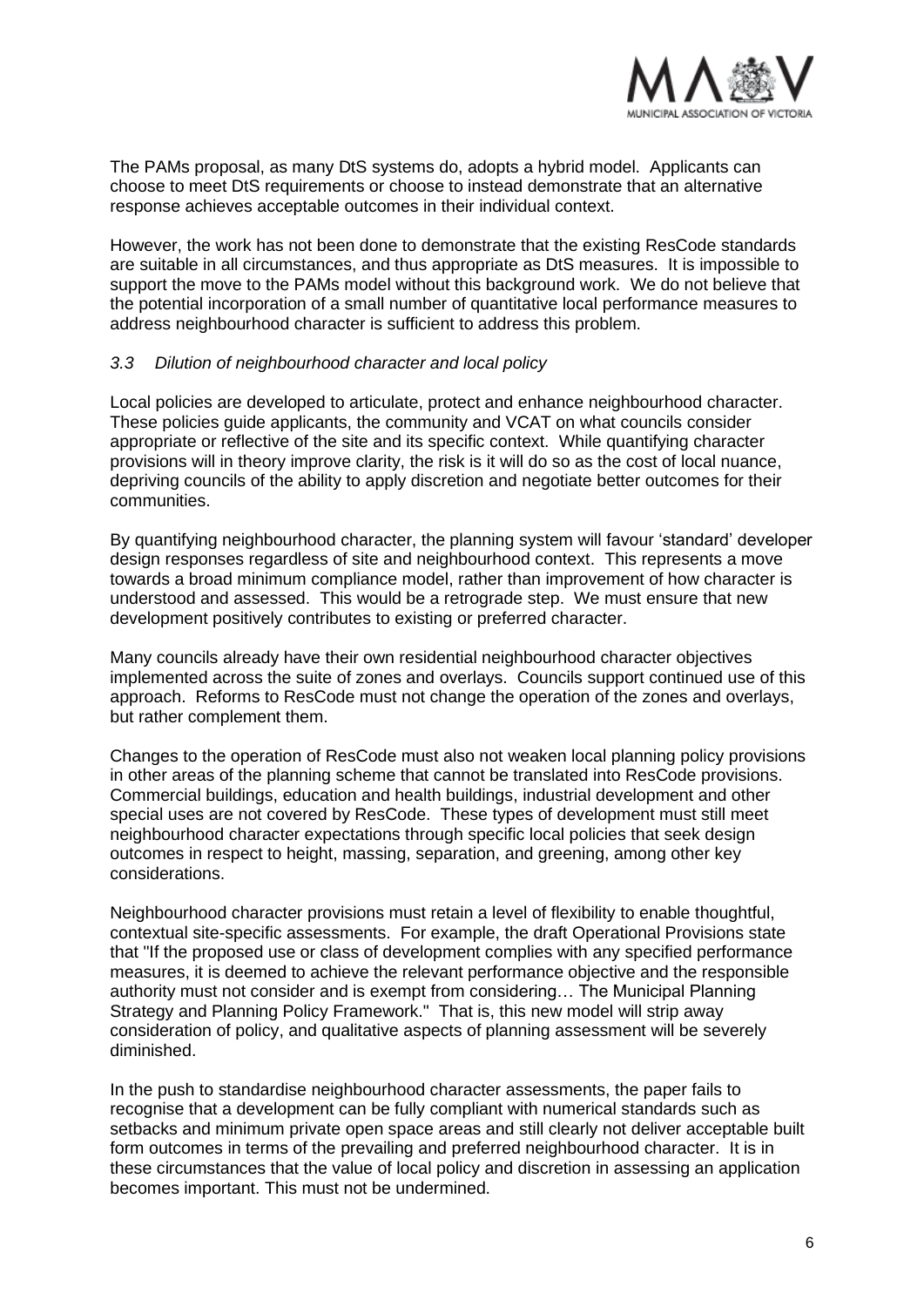

A key strength of the Victorian planning system is its incorporation of community input into development assessments. The proposed model's push to quantify neighbourhood character has the potential to severely constrain community input and diminish public confidence in planning in Victoria. Communities play a critical role in informing and influencing local policy and are also able to voice their concerns about proposed developments both directly to council and at VCAT. This is a component of our system that is enshrined in legislation and gives social license to local planning decisions. The positive influence community input often has on development outcomes should not be underestimated.

#### <span id="page-7-0"></span>*3.4 Time savings are overstated*

Councils are not convinced that the proposed model will result in time-savings for their planning officers or the wider public.

The planning scheme will still retain other planning controls and policy that must be considered by applicants and their representatives, and by councils as the responsible authority. Despite the desire for clarity in ResCode's operation, there will still be debate over whether standards are met, there will still be objections, and unresolved issues will still go before the council chamber or up to VCAT.

### <span id="page-7-1"></span>**4 Implementing the PAM into planning schemes**

We understand that DELWP wishes to progress these changes quicky as part of its wider reform program. However, in light of the issues raised in this submission, we ask that DELWP prioritise further engagement with councils to address and resolve their concerns.

In terms of eventual implementation, councils are keen to avoid the tight timeframes and uncertainties experienced in the Planning Policy Framework translation project. Significant burden often fell on smaller and less-resourced councils.

Requiring all councils to translate neighbourhood character standards into the new format ResCode in a set timeframe is not supported. This strategic work can take years, is costly and requires extensive community consultation. Many councils have already undertaken extensive neighbourhood character studies, with the support of DELWP, as part of township or suburban structure plan processes. We understand that some of these studies will be easily implementable, while others will need to be significantly updated or redone to reflect the level of detail required in the proposed PAM framework. The different levels of readiness and capacity in councils to undertake this work must be acknowledged.

If the proposed changes to ResCode are to be implemented by the State, there must be options that allow transitional provisions, or fast-tracked, policy-neutral planning scheme amendments to translate existing neighbourhood character policy into the PAM and zone schedules.

# <span id="page-7-2"></span>**5 Council resourcing**

There is a critical shortage of planners across the state. This has been an acute issue in small rural and regional councils for some time, however we understand that some regional cities and peri-urban councils are now struggling to recruit and retain planning staff. Many councils are under-resourced and may struggle to update their strategic work program to reflect the new operation of ResCode.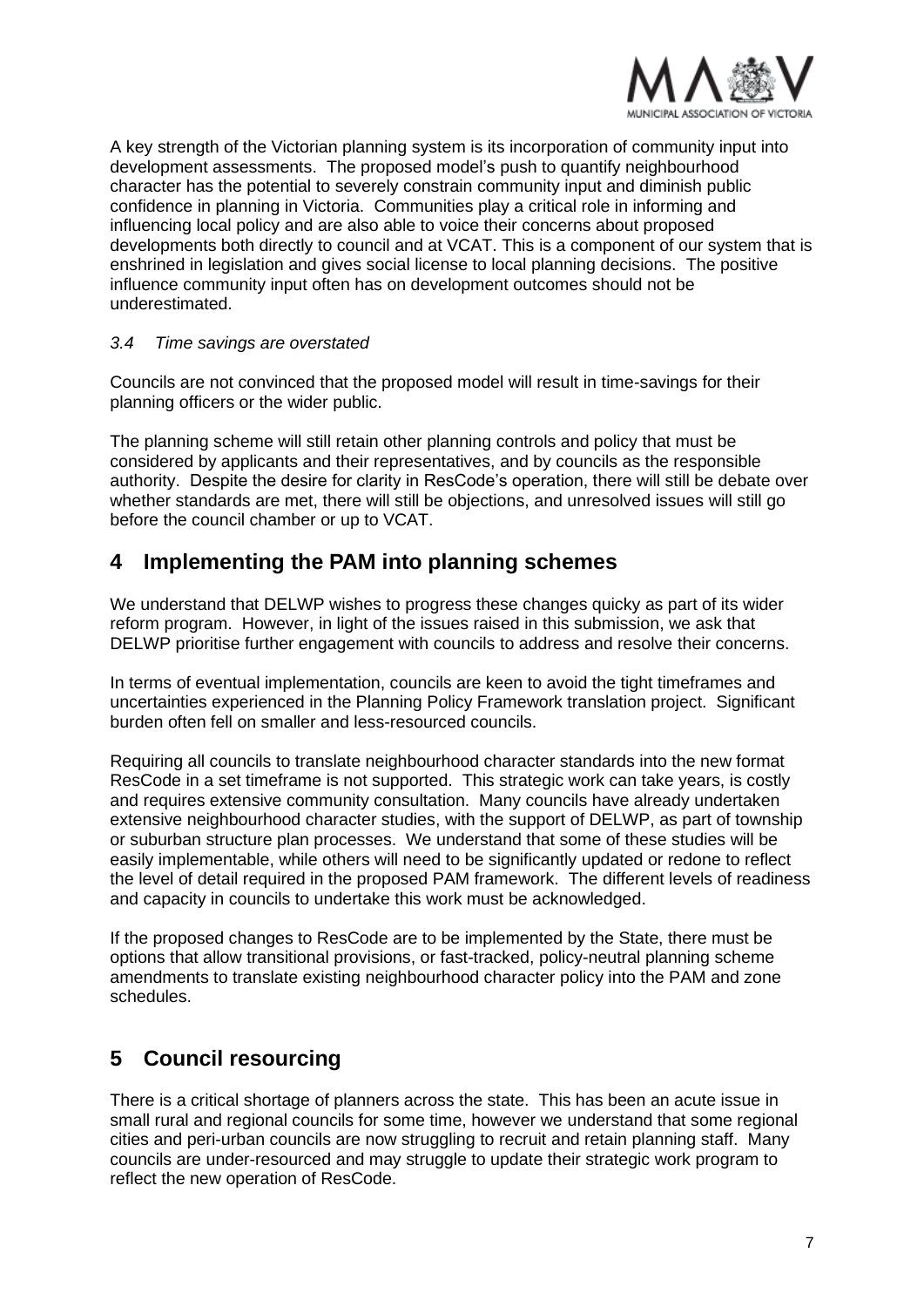

Changing the operation of ResCode will impact the everyday decision-making processes of many council planning officers. We support the State's willingness to run or fund workshops on the proposed new assessment. Workshops and training will need to be supplemented with guidance and practice notes. Example PAM measures will be helpful for councils, however councils must be able to specify or vary a broad range of design typologies and not be limited to a state-mandated set of options that may not reflect local character. We strongly support DELWP's offer to develop and work with councils in identifying existing best practice provisions that could become "model" PAM provisions. Regulatory testing must be done before any reformatting commences.

The Regional Planning Hubs have a key role to play in ensuring rural and regional councils have up-to-date planning schemes that enable the most efficient use of their extremely limited planning resources. We see a potential role for a well-resourced and funded Regional Planning Hubs program to work with rural and regional councils to keep their planning schemes updated and reflective of community views. This must include work on local character.

We strongly urge DELWP to involve councils in further developing these reforms and the resulting planning scheme amendments. Incorporating local experience and expertise of those at the frontline of the planning system will be vital. It is highly concerning that other areas of planning reform have not engaged openly with councils to obtain their expert input. Greater local government input assists in smooth implementation, and widespread buy-in from the level of government responsible for processing the overwhelmingly vast majority of planning applications in Victoria.

### <span id="page-8-0"></span>**6 Consultation timeframes and practises**

The timing and length of the consultation period for this discussion paper is disappointing. Councils have not been given sufficient time to thoroughly consider the proposals and test the likely impact on their ResCode assessments. Given councils' critical role in the planning system, it should be a given that council officers will have sufficient time to review the proposals, brief their councillors and allow their councillors to provide their views.

A more inclusive and involved consultation process with councils would have been beneficial.

The MAV and councils strongly agree with the sentiment expressed in the discussion paper that the detailed drafting of each PAM will require further review and refinement before coming into operation. We understand that councils have highlighted potential flaws in drafting and concerns over language used in the test translations. Councils are also keen to share with DELWP how the ResCode standards could be better drafted, and where gaps in their intended application lie. Additional consultation must occur on the above, with adequate timeframes to allow a thorough investigation and testing of the proposal and their implications.

### <span id="page-8-1"></span>**7 The role of discretion and the push for consistency in Victoria's Planning System**

The protection of neighbourhood character is core business of councils. To achieve positive long-term outcomes, the need for private investment must be objectively assessed against a broader public good. This is a complex task and often requires weighing up competing and strongly held views and vested interests.